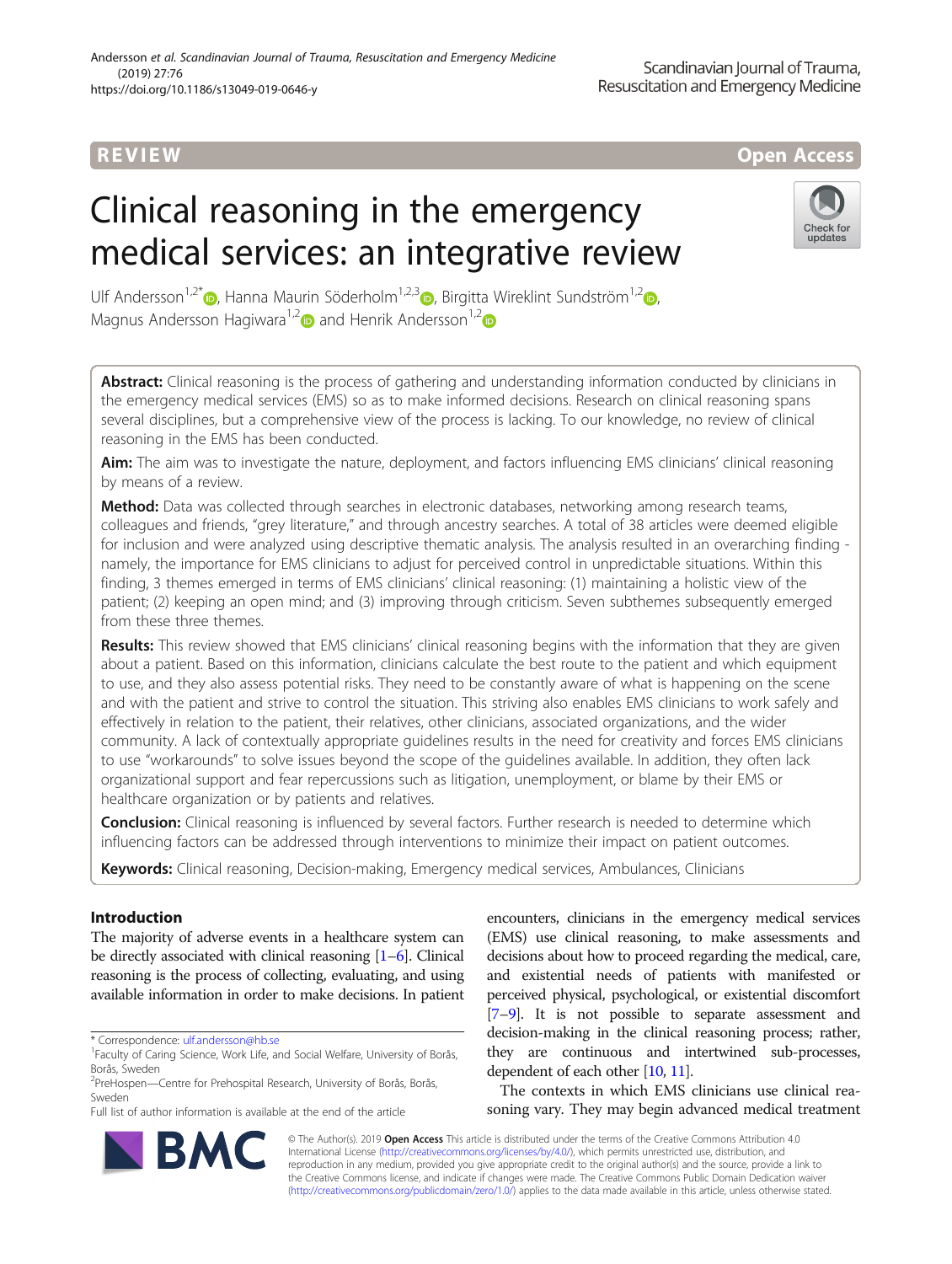on-site or during transportation, make decisions about non-conveyance, or direct the patient to a suitable level of care  $[12-14]$  $[12-14]$  $[12-14]$  $[12-14]$ . These decisions depend on existing variations in organizational structures and the many different competencies of actors in international EMS systems [\[15](#page-9-0)– [17](#page-10-0)]. These actors include emergency technicians, paramedics, registered nurses, specialized nurses, and physicians.

Previous research on clinical reasoning spans several research disciplines, and there does not seem to be a unified view of the content and mechanisms of the clinical reasoning process [[10](#page-9-0), [11](#page-9-0), [18](#page-10-0)]. Studies in the context of the EMS mostly cover the accuracy of specific diagnoses (i.e. the outcome rather than the overall clinical reasoning process) [[19](#page-10-0)–[22\]](#page-10-0). To the best of our knowledge, no unified nor overall understanding of clinical reasoning exists within the context of the EMS. Thus, the aim of this integrative review is to investigate the clinical reasoning of EMS clinicians and the factors influencing said reasoning.

## Method

## Design

An integrative review is a comprehensive methodological approach used to describe a phenomenon, in this case clinical reasoning. It allows for the inclusion of studies using diverse methodologies [\[23\]](#page-10-0). In this study, a 5-stage process was implemented, comprising the following stages: problem identification (presented in the Introduction), literature search, data evaluation, data analysis, and the presentation of results [[24\]](#page-10-0).

## Literature search

A systematic and comprehensive literature search was conducted using the Preferred Reporting Items for Systematic Reviews and Meta-Analyses (PRISMA) guidelines [\[25](#page-10-0)]. This phase was conducted between November 2017 and January 2018 using 6 established publication databases and indexing services: the Cochrane Library, the Cumulative Index of Nursing and Allied Health Literature (CINAHL), PsycINFO, PubMed, Scopus, and the Web of Science. These databases and indexing services were considered sufficiently extensive in terms of the information they provided, as they span several research disciplines, including nursing, medicine, psychology, cognition, and social science. Search terms were obtained from the Medical Subject Headings nomenclature and, with the appropriate database-specific terminology (i.e. CINAHL headings, categories, and keywords), were combined to enhance the breadth and depth of the search. The literature used to help write the Introduction was a source of eligible search terms. The appropriate search terms were discussed by the authors before a general consensus was reached. Search terms and additional wildcards were searched for within

the full scope of the databases' publications. An experienced librarian provided guidance and support during the initial searches. The full search strategy with search terms and number of hits is presented in Table [1](#page-2-0).

## Inclusion and exclusion criteria

All types of studies were considered eligible, in accordance with the methodology of integrative reviews. The initial inclusion criteria of the studies were: 1) title or abstract describing clinical reasoning in the context of the EMS; 2) published between January 1, 1980 and December 31, 2017; and 3) abstract written in English. This extensive time frame was selected because, to the best of our knowledge, there are no reviews of this specific topic (i.e. clinical reasoning in the context of the EMS). The exclusion criteria comprised records describing air- or water-based EMS, this since the authors expected these to have additional issues influencing clinical reasoning than do road-based EMS.

The literature search in the electronic databases with combined search terms provided 3,679 records (Table [1](#page-2-0)) which were screened according to the data evaluation process (Fig. [1\)](#page-3-0). Five of these were unavailable, and requests were sent to the corresponding authors to obtain them, but we received no replies. Initially, 3,525 records did not meet the inclusion criteria, and 33 duplicates were removed. The remaining 116 records then underwent further eligibility screening, in which the full text of each record was read. An additional 11 records were found by personal and professional networking and conducting ancestry searches (i.e., searching through the reference list of records included for additional articles matching our RQs), resulting in 127 records. During the screening process, 88 records were excluded, as the full text of these records did not cover clinical reasoning in the context of the EMS. The remaining 39 eligible records were inserted into an Excel spreadsheet (Table of Evidence – Records Included: Additional file [1](#page-9-0)) by the first author and then given to the co-authors for additional screening. Following a discussion, 1 record was excluded due to being inadequate in its presentation which made it impossible to interpret the results of the article. Hence, from a total of 3,690 screened records (Fig. [1\)](#page-3-0), 38 were deemed eligible for inclusion and analysis.

## Data evaluation

A critical appraisal tool was used to score the quality of the 38 records included on a four-graded scale [\[26](#page-10-0)]. No records were excluded due to a low score in this process; rather, these records contributed, albeit to a lesser extent, to the overall analytic process. The quality scores are presented in the Table of Evidence – Records Included (Additional file [1\)](#page-9-0).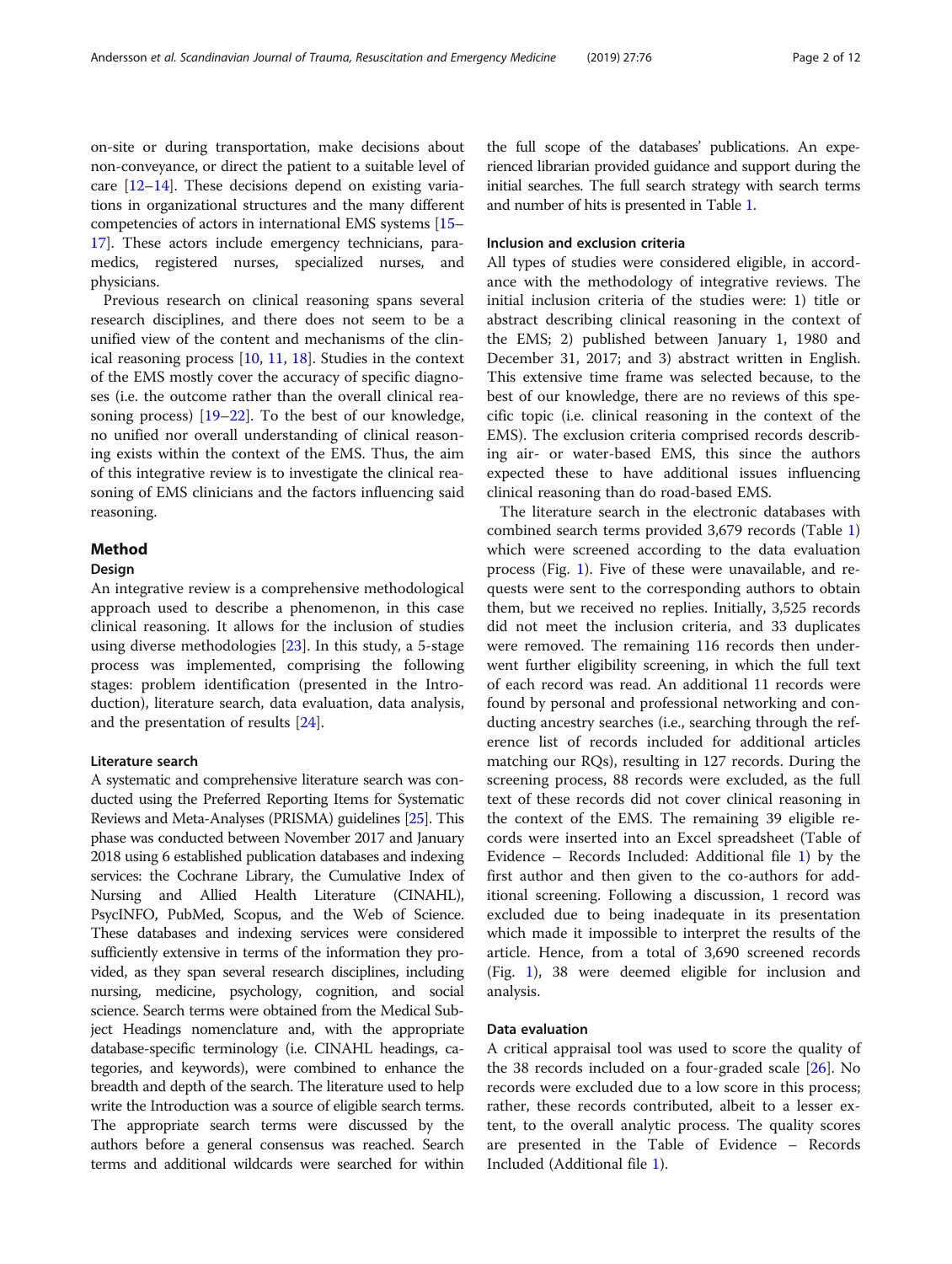<span id="page-2-0"></span>Table 1 Literature search strategy and number of hits in the databases searched

| Search terms/ databases                                                                                                                                                         | <b>CINAHL</b> | Cochrane Library | PsycINFO | PubMed  | Scopus | Web of Science | Total     |
|---------------------------------------------------------------------------------------------------------------------------------------------------------------------------------|---------------|------------------|----------|---------|--------|----------------|-----------|
| Ambulance OR EMS OR prehospital emergency care                                                                                                                                  | 14.727        | 6.195            | 9.061    | 27.373  | 53.629 | 21.881         | 132,866   |
| Clinical reasoning OR clinical decision- making OR thinking<br>skills OR critical thinking OR judgment OR decision-making                                                       | 64.396        | 10.780           | 341,925  | 163.626 | 4.546  | 568.985        | 1,154,258 |
| Total                                                                                                                                                                           | 79.123        | 16.975           | 350.986  | 190.999 | 58.175 | 590.866        | ,287,124  |
| Combined search terms                                                                                                                                                           | CINAHL        | Cochrane Library | PsycINFO | PubMed  | Scopus | Web of Science | Total     |
| Ambulance OR EMC OR prehospital emergency care AND<br>clinical reasoning OR clinical decision- making OR thinking<br>skills OR critical thinking OR judgment OR decision-making | 791           | 8                | 462      | 1.015   | 30     | 1,373          | 3,679     |
| Relevant articles                                                                                                                                                               | 36            |                  | 16       | 17      | 5      | 62             | 138       |

## Data analysis

Data was analysed using an inductive thematic analysis for identifying, analysing and reporting patterns from the data [[27](#page-10-0)]. The analysis process was conducted in six steps. The first step of this analysis was to read and re-read the records included in order to gain an understanding of their content as a whole. In the second step the researchers started generating codes to descriptions which related to the two research questions (i.e. RQ1: the clinical reasoning process and RQ2: the influencing factors) posted for this review. The coding was carried out using a computerized software programme, ATLAS.ti [[28](#page-10-0)]. The coding resulted in 150 codes for RQ1 and 391 codes for RQ2. The third step of the analysis process was subsequently to compare the codes for similarities and differences and to arrange them into main themes. For example, a description of EMS providers experiencing difficulties in using clinical reasoning due to bystanders' interference was initially categorized under RQ2, and then given the code 'bystander'.

The fourth step of the analysis process was to review the themes and refine those needing refinement. One example of refinement was changing codes that did not match the theme. Another was restructuring a theme that was too extensive into two smaller themes. However, there are no rules for how many codes may be connected to form a theme and neither is one theme more important than another [[27\]](#page-10-0). After extensive discussions between the researchers a consensus was reached on codes and themes.

The fifth step of the analysis was to define and name the themes; that is, the researchers discussed the actual meaning of the themes and created a narrative explaining the 'story' of the theme. The researchers considered the themes in themselves and in relation to other themes. Themes that were too large and complex were broken down into sub-themes to give them structure. For example, the sub-theme coded 'bystander' might involve a bystander either aiding or hindering clinical reasoning.

The final step of the analysis process was to create an overarching theme encompassing the coherent meaning of all the codes, sub-themes and main themes. During this step the researchers also wrote up the report. During the analysis, there was constant reassessment of the codes, sub-themes and main themes regarding their coherence and suitability. The themes formed the basis of the results presented in this review.

## Results

The results of the literature search provided 3,690 records. After an eligibility screening, 38 records were included in this review. These rendered a total of 541 codes: 150 relating to how clinical reasoning is conducted (RQ1) and 391 relating to the influencing factors (RQ2). The studies included employed 26 qualitative methods, 7 quantitative methods, and 4 mixed methods. Overall, the results reported in this review built on empirical data from 2,356 EMS clinicians representing 13 different countries.

The analysis resulted in an overarching finding, namely the importance for EMS clinicians to adjust for perceived control in unpredictable situations (Fig. [2](#page-4-0)). EMS clinicians' clinical reasoning begins before they even encounter the patient. This beginning is based on the information they receive or do not receive from the dispatch centre. By conducting repeated assessments and planning contingencies for caring, they strive to gain perceived control over the situation in terms of comprehensively understanding the patient and her/his current situation. They need to be constantly aware of what is happening in front of them while foreseeing possible issues that may need to be addressed rapidly and adapting to the issues that arise. This awareness is essential to ensure that they do their work safely and effectively. The awareness is not only important for patients and their relatives, but also for the EMS clinicians themselves, their organizations, and the wider community.

## Three main themes

The results of the analysis were further organized into three main themes: (1) maintaining a holistic view of the patient; (2) keeping an open mind; and (3) improving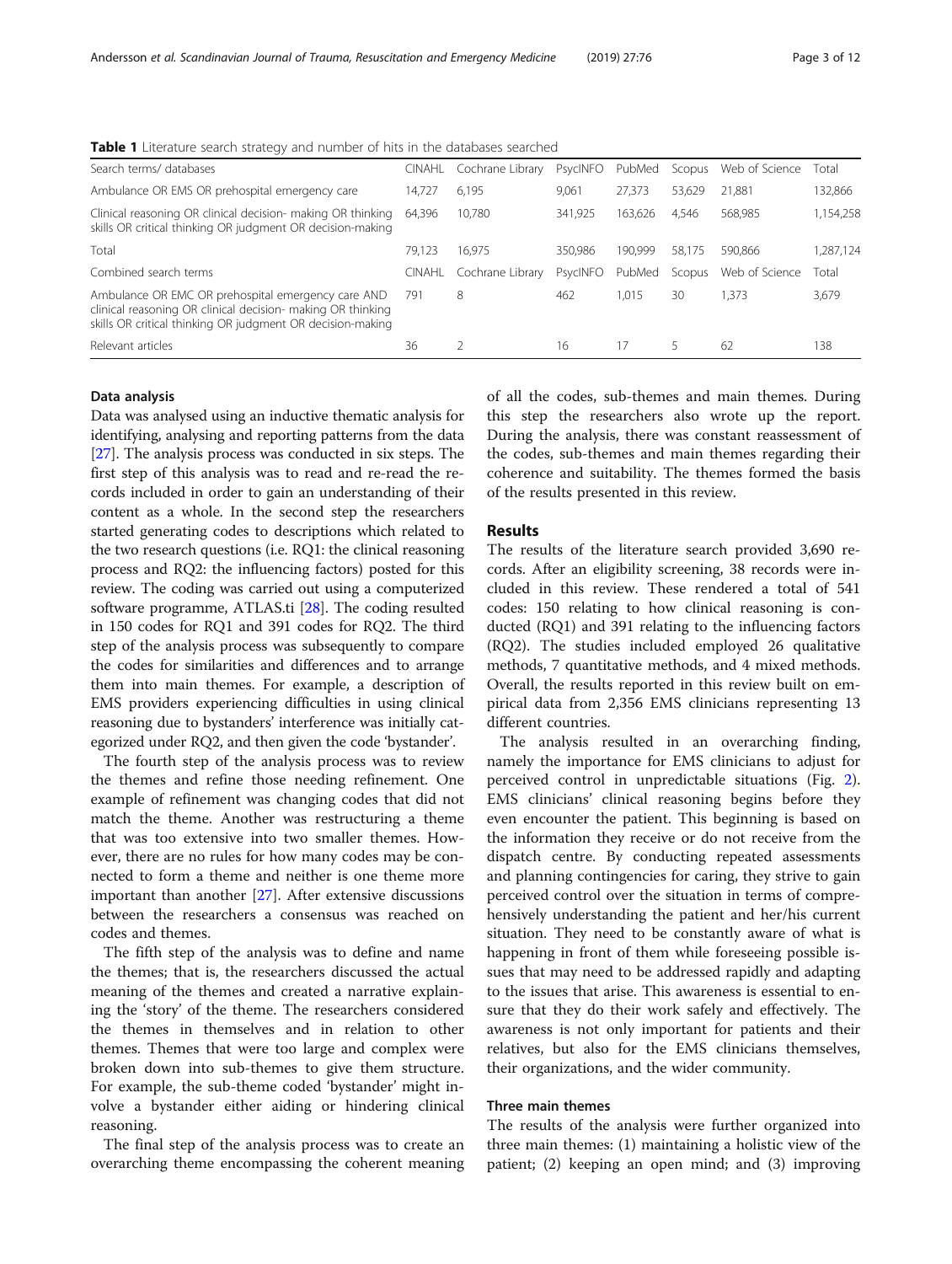<span id="page-3-0"></span>

through criticism. As illustrated in Fig. [2,](#page-4-0) these themes contain seven associated subthemes. Main themes are written in bold and italic font while their associated subthemes are written in italic font.

## Maintaining a holistic view of the patient

This theme illustrates how a holistic view of the patient is created and maintained through understanding both patient and situation and creating a trusting relationship.

To make informed decisions regarding patient treatment and the correct course of action, the EMS clinician needs to know what has happened, what the patient and bystanders experience as needed in terms of care, and what signs or clues in the patient's surrounding environment might tell them. Hence a holistic view is gained by obtaining information from different sources concerning the patient and combining this information with a systematic assessment.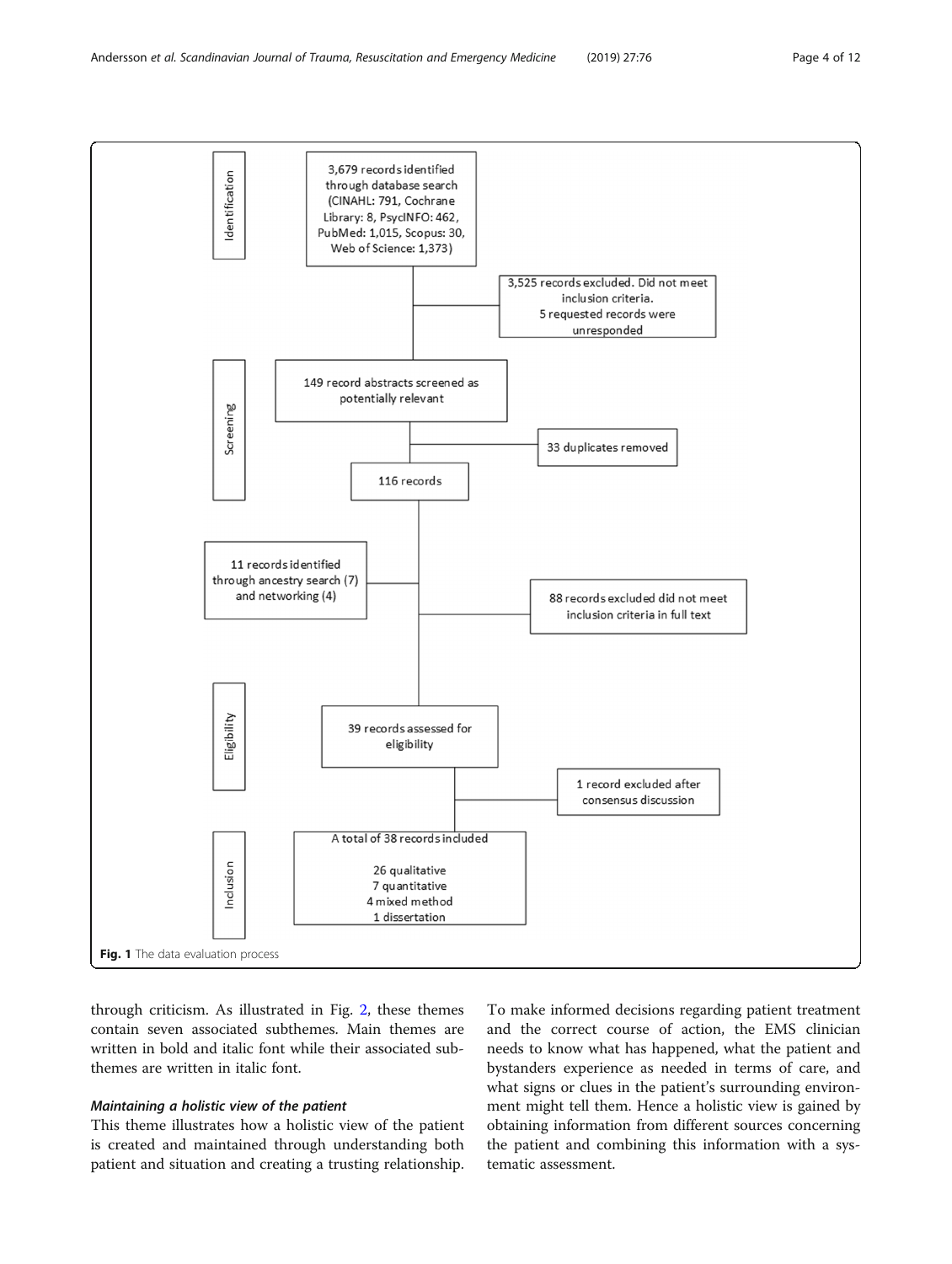<span id="page-4-0"></span>

Knowing the patient This sub-theme describes how the EMS clinician strives to obtain a comprehensive picture of what has happened to the patient, why it happened, and the most suitable way to proceed. This is achieved through collecting information, mostly through communicating directly with the patient, a relative, or a bystander [\[29](#page-10-0)–[37\]](#page-10-0). The condition of the patient is continuously assessed through dialogue, eye contact, physical touch, and monitoring technology [\[9\]](#page-9-0). The patient's emotional and behavioural responses are assessed as well as those of possible relatives and bystanders [\[9](#page-9-0)]. A systematic examination, such as the "head-to-toe," is carried out and combined with an anamnesis and any information spontaneously provided by the patient, relatives, or bystanders. The information is then verified through more focused examinations [[9,](#page-9-0) [36,](#page-10-0) [37\]](#page-10-0).

As previously reported [\[38](#page-10-0)–[40](#page-10-0)], experienced EMS clinicians carry out more assessments than inexperienced EMS clinicians, especially physical pulmonary assessments and anamnesis. Furthermore, less-experienced EMS clinicians carry out more focused assessments (e.g. focusing on myocardial infarction in a patient with chest pain), while experienced EMS clinicians' assessments are broader in scope (e.g. considering multiple conditions or diagnoses and narrowing it

down bit by bit, rather than focusing on just one diagnosis and working with it until rejected/concluded). Points of interest in the assessment comprise underlying medical causes and/or environmental factors preceding the illness or injury [\[9](#page-9-0), [41\]](#page-10-0). Information such as this is obtained through anamnesis and an assessment of the patient's social and environmental circumstances (e.g. home or family situation). In this context, a patient's surrounding environment is an important aspect of this information, as it may provide clues about everyday life and ability to cope. This is especially important when the patient is not deemed to need hospital care [[29,](#page-10-0) [34,](#page-10-0) [42,](#page-10-0) [43](#page-10-0)]. However, there are also descriptions of occasions on which medical history was not obtained and medical examinations not conducted [\[37\]](#page-10-0).

Creating a trusting relationship This sub-theme describes EMS clinicians' ability to create a trusting relationship with the patient and/or relatives. Patients and relatives who trusted the EMS clinicians were more cooperative, shared more accurate information, and respected the EMS clinicians' opinions [[34,](#page-10-0) [44](#page-10-0), [45](#page-10-0)]. There seems to be a correlation between the patients' and relatives' willingness to share information and their educational levels, with higher education or a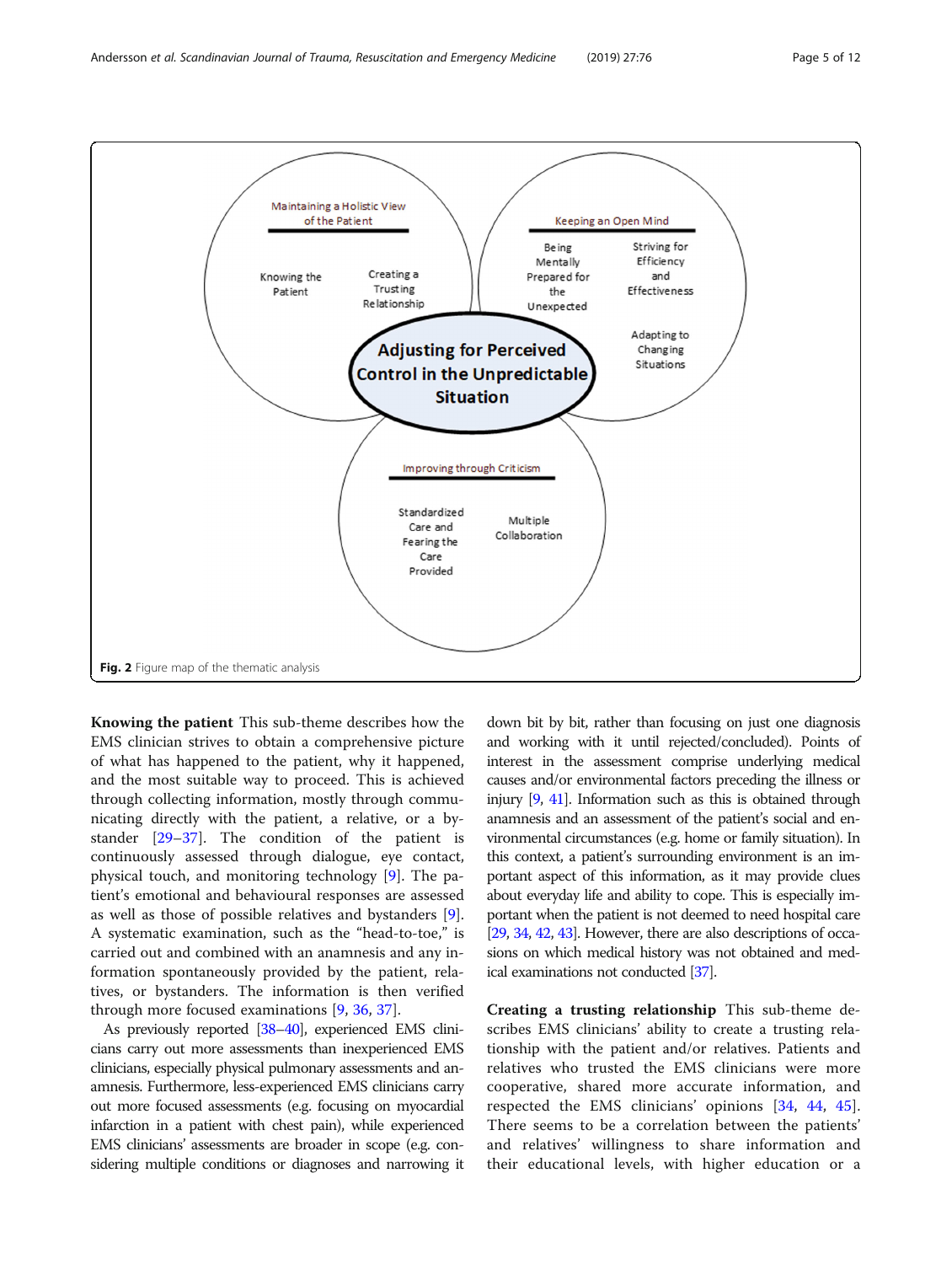health-care-related education often being a facilitator of sharing [\[44](#page-10-0)].

Personal attributes of both the patient and the EMS clinician influence the process of clinical reasoning. These attributes include age, sex, and physical health status as well as the individual values of the EMS clinician. This can be exemplified by a clinician who attended a course on assessing myocardial infarction and was more proficient in conducting assessments as a result of taking this course. Another example concerns EMS clinicians who were physically influenced by fatigue, which resulted in poor decision-making regarding assessment and treatment [\[30](#page-10-0), [35,](#page-10-0) [43,](#page-10-0) [44](#page-10-0), [46](#page-10-0)–[51\]](#page-10-0). The socioeconomic status of the patient was described as not directly influencing the treatment provided. However, socioeconomic status did reflect personal values [\[35,](#page-10-0) [44](#page-10-0), [47\]](#page-10-0). EMS clinicians often acted in accordance with how they would have liked to have been treated [[49](#page-10-0)], but they also strove to gain an understanding of the patient's wishes in order to act in the patient's best interest [[9](#page-9-0), [31](#page-10-0), [33,](#page-10-0) [51,](#page-10-0) [52\]](#page-10-0). Clinicians need to be able to understand patients' and relatives' perspectives, cultural beliefs, and any perceived or expressed wishes regarding medical treatment or the withholding of it. However, it was noted that the more critical a patient's health condition was, the less the patient's own views were considered [\[9](#page-9-0), [34,](#page-10-0) [43,](#page-10-0) [44,](#page-10-0) [48](#page-10-0), [49](#page-10-0)]. While EMS clinicians actively seek to involve patients and/or their relatives in decisionmaking [\[31](#page-10-0), [52](#page-10-0)], it is also important that they pay attention to their relationship with the patient and any conflict or tension arising [[9\]](#page-9-0).

Patients' relatives are often involved in the decisionmaking process, sometimes even more than the patients themselves. Relatives may be of assistance but can also hinder the EMS clinicians' work and create cause for concern. In a desperate situation, they might ask or demand that EMS personnel convey the patient to hospital or begin treatment on site [[9,](#page-9-0) [30](#page-10-0), [31](#page-10-0), [35,](#page-10-0) [43](#page-10-0), [44](#page-10-0), [48](#page-10-0)–[51](#page-10-0), [53](#page-10-0)–[56](#page-10-0)]. Close identification with patients or their relatives might cause EMS clinicians to lose their objectivity, thus increasing the risk of prolonging treatment efforts [[29,](#page-10-0) [34,](#page-10-0) [53](#page-10-0)]. In addition to this, the perceived expectations of relatives or other bystanders, such as witnesses, dispatch operators, firemen, or physicians, may influence EMS clinicians' decision-making. It was noted that public areas caused EMS clinicians to be mindful of their actions and how they communicated, and they often felt compelled to convey the patient to hospital or administer drugs since they thought this was expected of them [[30,](#page-10-0) [48](#page-10-0)–[50](#page-10-0), [56](#page-10-0), [57](#page-10-0)].

## Keeping an open mind

The second main theme describes the ability of EMS clinicians to keep an open mind and to work, provide care, and ensure safety and success in unpredictable situations (e.g. a sudden change in the patient's condition or a threat arising to clinician or scene safety). This means that they must be prepared for what they are about to encounter, while also keeping an open mind and being able to adapt to any sudden changes. EMS clinicians seem to handle unpredictable situations by creating several plausible scenarios based on limited information.

Being mentally prepared for the unexpected This sub-theme describes how there seems to be a general description in the data of the work done by EMS clinicians. This general description states that EMS clinicians only work with patients suffering from life-threatening conditions. While this seems to be the common view in the medical community and is further reinforced by the organizational culture of the EMS, it is not in agreement with the reality of how the EMS work in practice [[41](#page-10-0), [43\]](#page-10-0). Higher levels of education seem to provide EMS clinicians with a more realistic view of what EMS work consists of. They also legitimate the provision of care to patients not in urgent need of treatment in terms of these patients also being important and a common part of EMS work. However, it appears that offers for additional training and education within organizations are optional and mostly rely on individuals investing their personal time [[32](#page-10-0), [40](#page-10-0), [41](#page-10-0), [57](#page-10-0)]. Experience and knowledge are thus not limited to the workplace context: they expand to EMS clinicians' everyday lives [\[39\]](#page-10-0).

Keeping an open and reflective mind is described as being extremely important in order to be mentally prepared for the unexpected. EMS clinicians try not to be governed by predetermined statements or information from the dispatch centre. While the information obtained from dispatch centres may put clinicians on the right track, thus giving them the opportunity to prepare mentally for what they are likely to encounter, it can also be inaccurate. This means that clinicians may encounter a completely different and unexpected scenario. Even lack of information is open to interpretation [[29,](#page-10-0) [30](#page-10-0), [32](#page-10-0), [33,](#page-10-0) [40,](#page-10-0) [45,](#page-10-0) [52\]](#page-10-0). Appropriate mental preparation often includes determining the receiving hospital and the equip-ment to bring from the ambulance [[33,](#page-10-0) [58\]](#page-10-0). First impressions when encountering the patient are essential in assessing whether or not the patient has a serious health condition. The first impression also dictates which assessments to carry out and in which order. A patient who needs urgent treatment facilitates decisions concerning immediate transportation, while a patient who does not need urgent treatment may cause EMS clinicians to reduce their work pace and be more analytical in their clinical reasoning. This may lead an EMS clinician to decide not to convey a patient to hospital [[32,](#page-10-0) [33,](#page-10-0) [43,](#page-10-0) [44](#page-10-0), [49](#page-10-0), [55](#page-10-0), [58](#page-10-0)].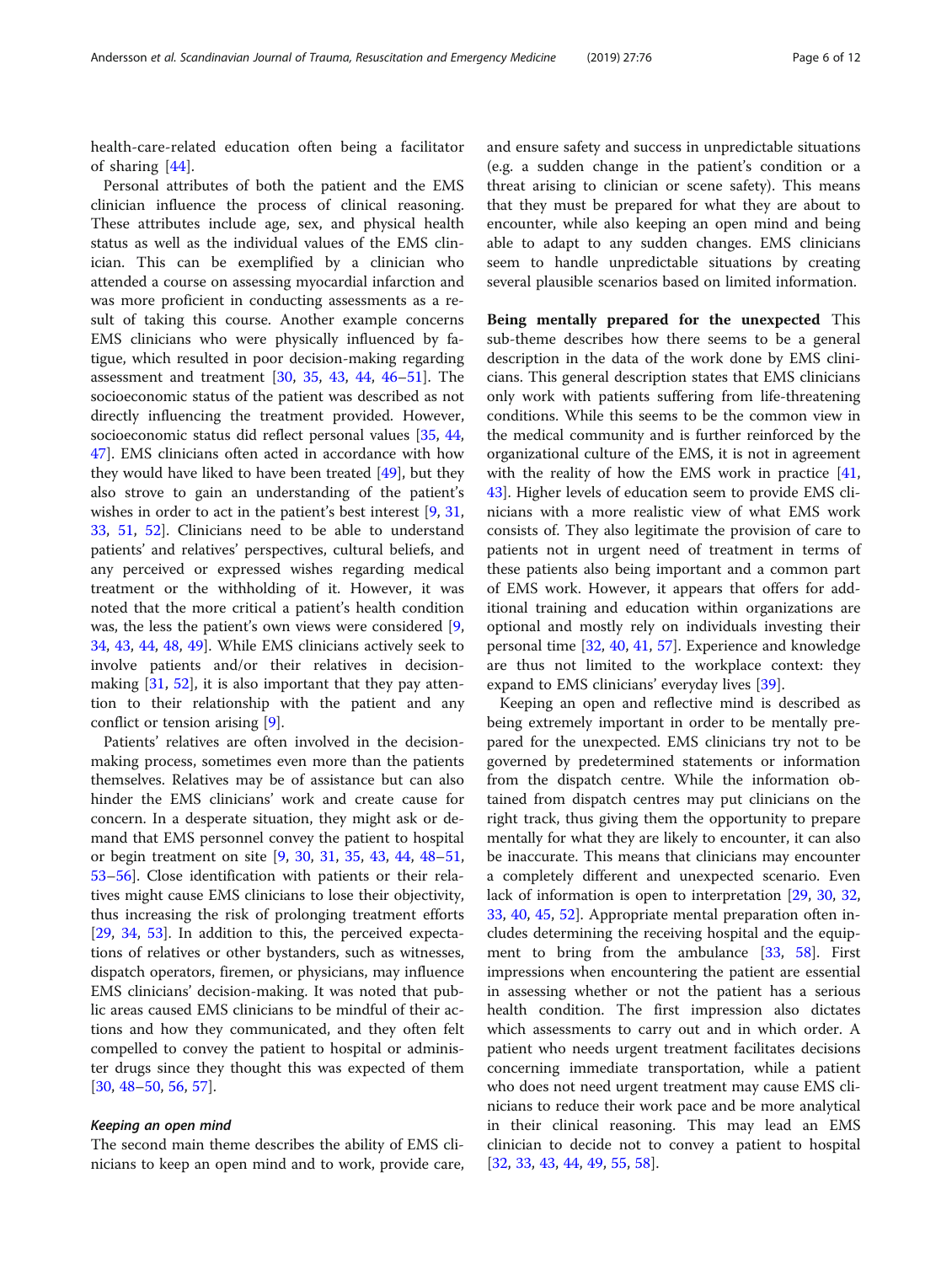Information is the key element of good decisionmaking. However, the information must be accurate and presented at the right time. Too little information may lead to the selection of a care pathway that is not appropriate for the patient's needs. Too much information may cause information overload, leading to confusion [[40,](#page-10-0) [42](#page-10-0), [50](#page-10-0)]. There also seems to be a problem with information generated by EMS clinicians themselves (e.g. a symptom that has not been presented by the patient but is still treated and reported as true). There were also reports of assessment results, even though no actual assessment had been conducted [[29,](#page-10-0) [36,](#page-10-0) [37\]](#page-10-0). These cases seem to be more common in highly stressful situations.

The creation, verification or rejection of hypotheses seems to be the method used by most EMS clinicians. This is done through a systematic procedure of anamnesis and parallel examinations. During this procedure, additional hypotheses may be produced, based on new findings and assessments. In addition, EMS clinicians sometimes do a mental simulation of the options considered to weigh and evaluate all possible consequences [[32](#page-10-0), [36](#page-10-0)–[39,](#page-10-0) [55](#page-10-0), [58](#page-10-0)–[60](#page-10-0)]. The number of hypotheses depends on the situation and on the experience of the EMS clinicians in assessing patients. More experience provided a higher specificity in patient hypotheses [\[32,](#page-10-0) [37](#page-10-0)–[39,](#page-10-0) [42,](#page-10-0) [55](#page-10-0)]. A lack of experience of specific diagnoses sometimes resulted in a feeling among clinicians of being ready to act but not being confident in the situation [\[32\]](#page-10-0).

Striving for efficiency and effectiveness This subtheme describes how the safety of both EMS clinicians and their patients is of primary concern when striving for efficiency and effectiveness. This safety zone seems to be more important in public settings than in a patient's home [[32,](#page-10-0) [45,](#page-10-0) [49,](#page-10-0) [50](#page-10-0), [61](#page-10-0)]. Creating a safety zone means that environmental factors are assessed for potential threats to safety. This assessment often begins by assessing any potential uncertainties in terms of the location of the patient and the ongoing process of assessing and evaluating her/his safety by scanning both surroundings and bystanders [\[9,](#page-9-0) [58](#page-10-0), [61\]](#page-10-0). When EMS clinicians are in confined and unfamiliar environments, potential or actual threats may intensify, especially when dealing with patients who are unpredictable [\[9](#page-9-0), [35](#page-10-0), [49](#page-10-0)]. Patients' physical attributes, such as extreme obesity, may also represent a potential safety risk, as lifting them could lead to EMS clinicians becoming injured and re-sult in their extrication from the scene [\[30,](#page-10-0) [56\]](#page-10-0).

More experienced EMS clinicians claim that being a mentor for those with less experience or education is a way of creating a safer work environment. Some of the tasks addressed by mentors included situations where colleagues communicated inappropriately, omitted or did not carry out procedures or examinations thoroughly, handled equipment in an incorrect manner, underestimated the seriousness of the patient's condition, and did not ask for assistance [[32](#page-10-0), [58](#page-10-0)]. Guidelines and decision-support tools may be of assistance in chaotic and time-sensitive situations, since these tools and guidelines are not influenced by bias (e.g. the emotional state of the user). They also reduce the inappropriate use of mental shortcuts [\[54,](#page-10-0) [60](#page-10-0)].

Adapting to changing situations This subtheme describes the ability of EMS clinicians to adapt to the surrounding environment on the scene - patient, relatives, and bystanders. This adaptation appears to be crucial for clinicians and may consist of interacting socially (e.g. with colleagues, other personnel at the scene, the patient and relatives), solving problems presented by physical elements (e.g. how to transport the patient from a car wreck to the ambulance) and assessing human elements (e.g. assessing bystanders' abilities to assist or hinder their work). An open and reflective mind-set makes adapting to sudden changes possible and allows EMS clinicians to shift their focus between different points of interest [[32,](#page-10-0) [39,](#page-10-0) [45](#page-10-0), [61,](#page-10-0) [62\]](#page-10-0). This mind-set makes it possible for them to consider multiple solutions to a clinical problem. As a result, they may not be completely governed by established rules and guidelines but instead be amenable to a more situational response [\[32,](#page-10-0) [39](#page-10-0), [45,](#page-10-0) [53](#page-10-0), [60\]](#page-10-0). Uncertainties arise from different factors present in the situation rather than from the situation itself [[49](#page-10-0), [58\]](#page-10-0). This can be seen in terms of the age of a patient being a factor in the decision-making process, with greater effort being made in the treatment of children and younger patients [[30,](#page-10-0) [35](#page-10-0), [47](#page-10-0), [49](#page-10-0), [50](#page-10-0)].

Education and regular training in combination with accumulated experience enable EMS clinicians to internalize their knowledge. Being able to make use of this knowledge is of great importance, as they often work in relative isolation with limited collegial support. It was suggested that education was a major factor contributing to EMS clinicians' sense of confidence in assessment and decision-making. Those with higher education are more prone to look for and use additional sources of information; higher education also enhances their reasoning skills and thus, they can make reasonable decisions more easily [\[29,](#page-10-0) [30,](#page-10-0) [32,](#page-10-0) [34,](#page-10-0) [35](#page-10-0), [39](#page-10-0)–[42](#page-10-0), [44,](#page-10-0) [49](#page-10-0)]. Furthermore, experience helps them to deal with stress and allows them to process different facets of information simultaneously. Experience also provides clinicians with the confidence to realize that things do not always go to plan, and it gives them the courage to admit when they are wrong [[30](#page-10-0), [32,](#page-10-0) [39](#page-10-0), [58](#page-10-0)]. EMS clinicians use their own judgement in combination with decision-support systems provided by their organizations. Depending on their experience, they do not always carry out all of the stated steps within a guideline but rather use chosen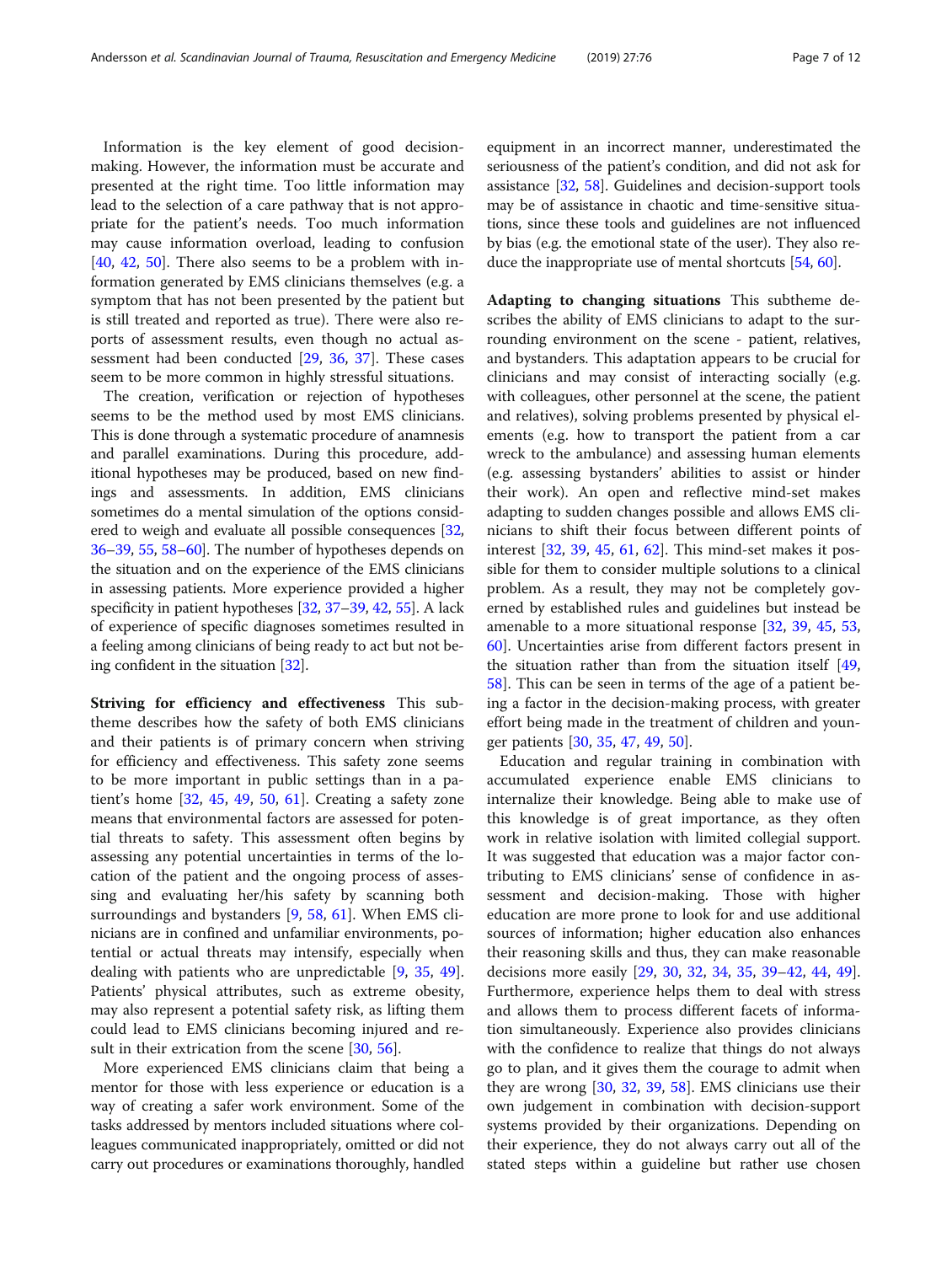aspects of it [\[9,](#page-9-0) [30,](#page-10-0) [32,](#page-10-0) [37](#page-10-0), [39](#page-10-0), [40](#page-10-0), [52](#page-10-0)–[54,](#page-10-0) [60](#page-10-0)]. This relates to the view that clinical reasoning and decision-making are not linear processes and that guidelines are often too strict and thus not easily applicable to a given EMS context [[9](#page-9-0), [32,](#page-10-0) [33](#page-10-0), [41](#page-10-0), [49,](#page-10-0) [60](#page-10-0)].

## Improving through criticism

This main theme describes how the skills and knowledge base of EMS clinicians are improved through education and collaboration, and also how they relate to the standardized care guidelines of their organization. These guidelines may help them or be a cause for concern.

Standardized care and fearing the care provided This sub-theme describes how EMS clinicians relate to the standardized care protocols that govern their work. Clinical practice guidelines and electronic decision tools are the main decision support systems available. The latter provide an understanding of what is expected in a certain situation or condition. The former provide the steps involved in recommended assessments and guide the decision-making process [[30](#page-10-0), [32](#page-10-0)–[34,](#page-10-0) [54](#page-10-0), [60\]](#page-10-0). However, these systems are sometimes viewed as only being needed by beginner clinicians or for educational purposes. The guidelines may also create obstacles (e.g. when the guidelines state that EMS clinicians should begin resuscitation even though they believe it to be pointless) [[9,](#page-9-0) [32](#page-10-0), [33,](#page-10-0) [37,](#page-10-0) [41](#page-10-0), [49,](#page-10-0) [52,](#page-10-0) [53](#page-10-0), [60\]](#page-10-0). These flaws and obstacles mean that EMS clinicians must rely on their own judgement more often and thus potentially expose themselves to criticism [\[32](#page-10-0), [41,](#page-10-0) [52](#page-10-0)–[54\]](#page-10-0).

EMS clinicians work under the fear of criticism (e.g. if they do not follow protocol, it could lead to disciplinary measures). This fear means that EMS clinicians often convey patients to hospitals, even though certain patients could well have stayed at home or been treated in a more suitable environment. Most organizations seem to have limited support systems for individual EMS clinicians in these situations, and there is a "blame and shame" culture within EMS organizations. The lack of support and the aforementioned culture act as barriers to incident-reporting rather than presenting an opportunity to learn from adverse events [\[29](#page-10-0)–[31,](#page-10-0) [40,](#page-10-0) [41](#page-10-0), [44](#page-10-0), [54,](#page-10-0) [57](#page-10-0)]. Socioeconomic status was another factor that influenced the clinical reasoning process, especially in countries where patients must have financial means to receive care (i.e. clinicians need to address these issues before making decisions about treatment) [[44,](#page-10-0) [47\]](#page-10-0).

Multiple collaborations Teamwork and collaboration is not only achieved by colleagues in the EMS but also with the patient, relatives, or other personnel working at the scene. When in doubt, EMS clinicians seek confirmation from others, discussing their preferences with colleagues or other healthcare professionals in order to find a suitable course of action [\[9,](#page-9-0) [30](#page-10-0)–[32,](#page-10-0) [36](#page-10-0), [39,](#page-10-0) [43](#page-10-0), [45,](#page-10-0) [49](#page-10-0), [62\]](#page-10-0). Through discussion and feedback with colleagues or other professionals, EMS clinicians can improve and develop their knowledge and skills, thus providing their patients with suitable care [\[9](#page-9-0), [30](#page-10-0)–[32](#page-10-0), [36](#page-10-0), [40,](#page-10-0) [49,](#page-10-0) [50,](#page-10-0) [53](#page-10-0)]. However, these discussions with other healthcare personnel can often be challenging, due to their general lack of knowledge of EMS clinicians' skills and responsibilities. This may make referrals and handovers more difficult [[32](#page-10-0), [40](#page-10-0), [43](#page-10-0)].

Previous experience of teamwork is described as important for improving collaboration, both within EMS teams and with immediate colleagues and other personnel [\[49\]](#page-10-0). Working with a colleague from the same specialization means working with an equal, and it also reduces the risk of being limited to a particular mode of thinking or tasks being forgotten. This seems to be important in the context of the EMS, since those with a non-EMS specialization often apply hospital-adapted care which is often inadequate in a prehospital setting. Furthermore, EMS clinicians' communication (especially non-verbal skills) and cooperation skills improve if they know each other [\[32](#page-10-0), [49\]](#page-10-0). More experienced EMS clinicians made more use of their colleagues by delegating tasks [[38\]](#page-10-0).

## **Discussion**

This review shows that EMS clinicians adjust themselves and their strategies for clinical reasoning in order to gain a perceived control in an unpredictable situation. Their clinical reasoning is influenced by a great number of factors where correct information, communication and trust are key for planning and executing good treatment and care. Clinical reasoning seems hard to capture, especially EMS clinicians' thoughts and emotions and how these influence the clinicians.

The group of authors are experts in various disciplines, including prehospital emergency care, emergency nursing, anaesthesia care nursing, caring sciences and information sciences. The authors' experiences of the research field in terms of clinical and theoretical knowledge can be considered both a strength and limitation. The limitation considered here was managed through a number of open discussion throughout the review process in order to raise awareness of possible 'blindness', flawed thinking, or bias during the research process. Another limitation, despite its also being a main motivator for the study, was the lack of general descriptions of clinical reasoning in the context of the EMS. This lack made it difficult to find literature on the subject, since there was no common terminology. A third limitation in relation to this review was the difficulty of selecting search terms. Literature searches in electronic databases is said to only generate about 50% of all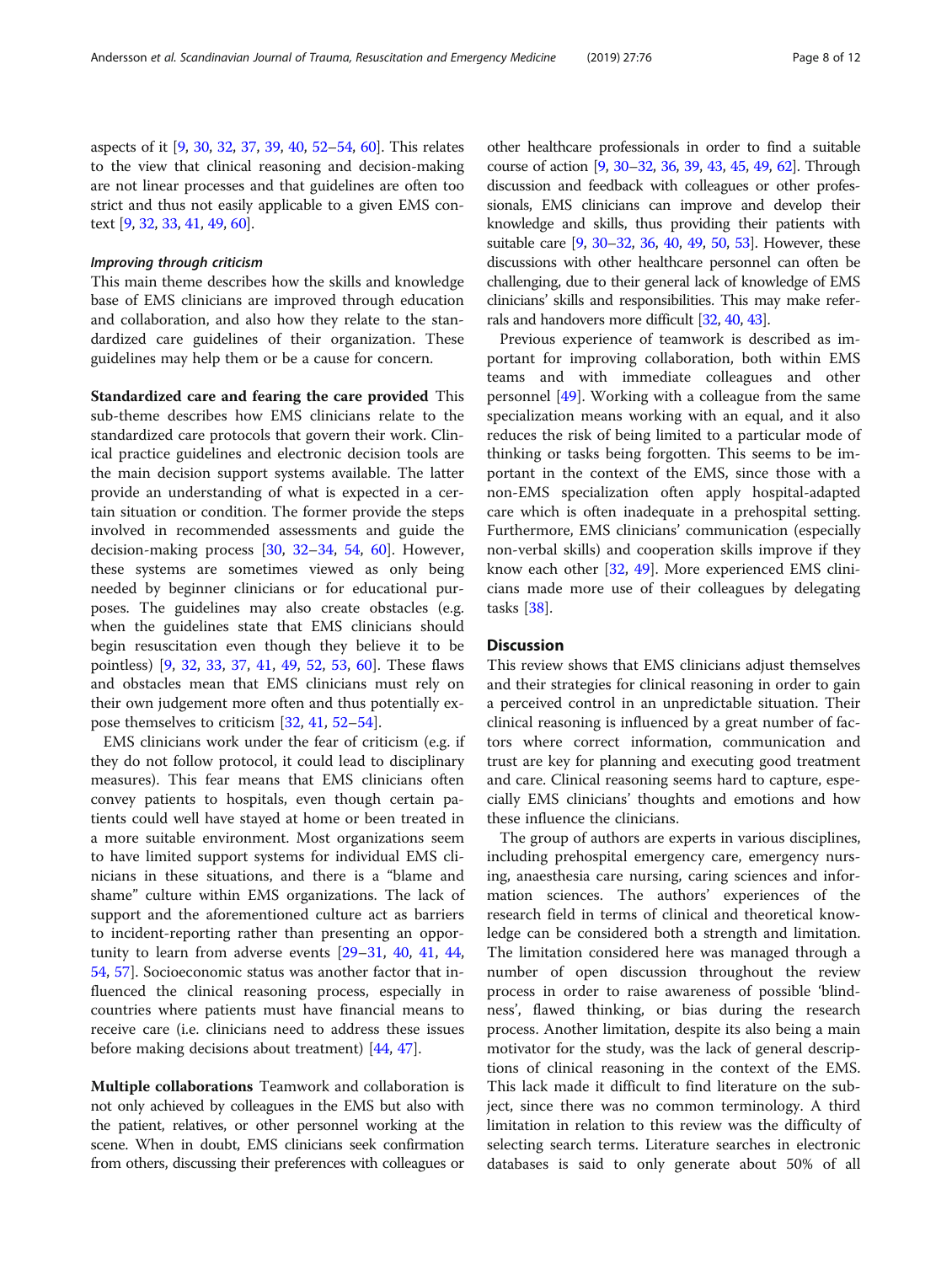potentially eligible literature [[24](#page-10-0)]. However, this study may be considered fairly conclusive since it is based on a large data set found through a number of wellestablished electronic databases. The data set mostly represents a higher-income Western countries. Representation from countries with other values, cultures or low income levels might have reflected other issues influencing the clinical reasoning of EMS clinicians.

From the results of the review, three discussion themes emerged: (1) Clinical reasoning and the situation with biases; (2) the use of workarounds to help EMS clinicians solve various issues; (3) the lack of organizational support which creates fear of blame and shame for any mistakes made.

When discussing clinical reasoning, Croskerry [\[63](#page-10-0)] argues that comprehensive medical knowledge is needed to make good decisions regarding a diagnosis, but knowledge alone is not sufficient for clinical reasoning. EMS clinicians need to know what to think, but they also need to understand how to think and to understand how they feel, reason, solve problems, and make decisions. From the results of this review regarding how clinical reasoning is conducted, it is clear that EMS clinicians use different methods of thinking to solve certain issues. The first method is an unreflective and rapid response (e.g. when quickly adapting to a changing situation or when working under stress). It is a quick process that is mostly used in life-threatening or routine situations. The second method of thinking involves a slower but more reflective and analytic process, which is used in complex or non-routine situations (e.g. when making structured assessments to develop a theory of plausible diagnosis). When studied within other disciplines, organizations, and contexts [[64\]](#page-10-0), the context in which decision-making takes place was found to have great influence these methods [\[65](#page-10-0)]. Hence, there are many factors that contribute to the decision-making process and influence its outcome [\[29](#page-10-0), [64](#page-10-0)–[68\]](#page-11-0). Unfortunately, however, most of the research on clinical decision-making processes was conducted outside the context of the EMS and was instead conducted in controlled environments (e.g. simulations) [\[69](#page-11-0)–[71\]](#page-11-0). This type of environment is preferred when examining different factors on an individual basis, but in the context of the EMS, there is a complex interplay between many factors that continuously contribute to the work and care process.

Cognitive biases are described as dispositions that influences the way a person thinks [\[72](#page-11-0), [73\]](#page-11-0), and there are several biases directly mentioned or described in other words in the data of this review. Awareness and recognition of cognitive biases are seen as hallmarks of rationality; not recognizing bias creates irrational behaviour, leading to these biased issues remaining unaddressed [[74\]](#page-11-0). The need exists to address these issues in all healthcare organizations, particularly in the context of the EMS.

EMS clinicians often seem to be creative when striving to solve issues arising during their work (e.g. when guidelines cannot be used as stated). As reported in the results, guidelines may offer limited guidance on how to solve these issues, hence the need for alternative strategies or approaches, such as workarounds. Workarounds are described as "observed or described behaviours that may differ from organisationally prescribed or intended procedures. They circumvent or temporarily 'fix' an evident or perceived workflow hindrance in order to meet a goal or to achieve it more readily" [[70](#page-11-0)]. Regardless of the factors that contribute to workarounds, their use bypasses system processes that are in place to assure patient safety [\[71\]](#page-11-0). Workarounds are used both individually and collectively and are most often viewed negatively. However, while they are deemed necessary to implement high-quality care successfully in some contexts, they are counterproductive in others [[70\]](#page-11-0). Since EMS clinicians often lack contextualized guidelines and provide care in a constantly changing environments, the EMS may present a context in which workarounds may be viewed as a necessity.

The results indicate that EMS clinicians strive to provide care for their patients to the best of their ability, often with the patients' preferences accounted for. Demands, sometimes conflicting, are made on individual EMS clinicians from many sources, including themselves, patients and their relatives, EMS organizations, and society as a whole. This leads to a feeling of isolation in terms of making assessments and decisions in order to remedy a situation. EMS clinicians carry out these assessments and make decisions without sufficient resources or supportive tools, particularly organizational support. It appears that EMS clinicians comply with guidelines provided so as to avoid disciplinary measures. This is also the case when EMS clinicians feel uncertain of how to proceed. Thus a blame and shame culture exists in the EMS [[75\]](#page-11-0) and other healthcare organizations [[76\]](#page-11-0). Awareness of this blame and shame culture and its negative effects provide a basis for addressing the issue. It was previously suggested [\[75](#page-11-0), [76\]](#page-11-0) that those who manage EMS organizations should examine the problem from a system-based perspective, examine the factors that have led to adverse events, and make changes in the system so that the same events do not happen again. However, even though a system-based approach is forgiving, it still means that an individual EMS clinician is held accountable for grossly negligent actions.

This review adds to greater and more summarized knowledge base regarding EMS clinicians' clinical reasoning and what influences it. This since the review presents a collective view and description of the major parts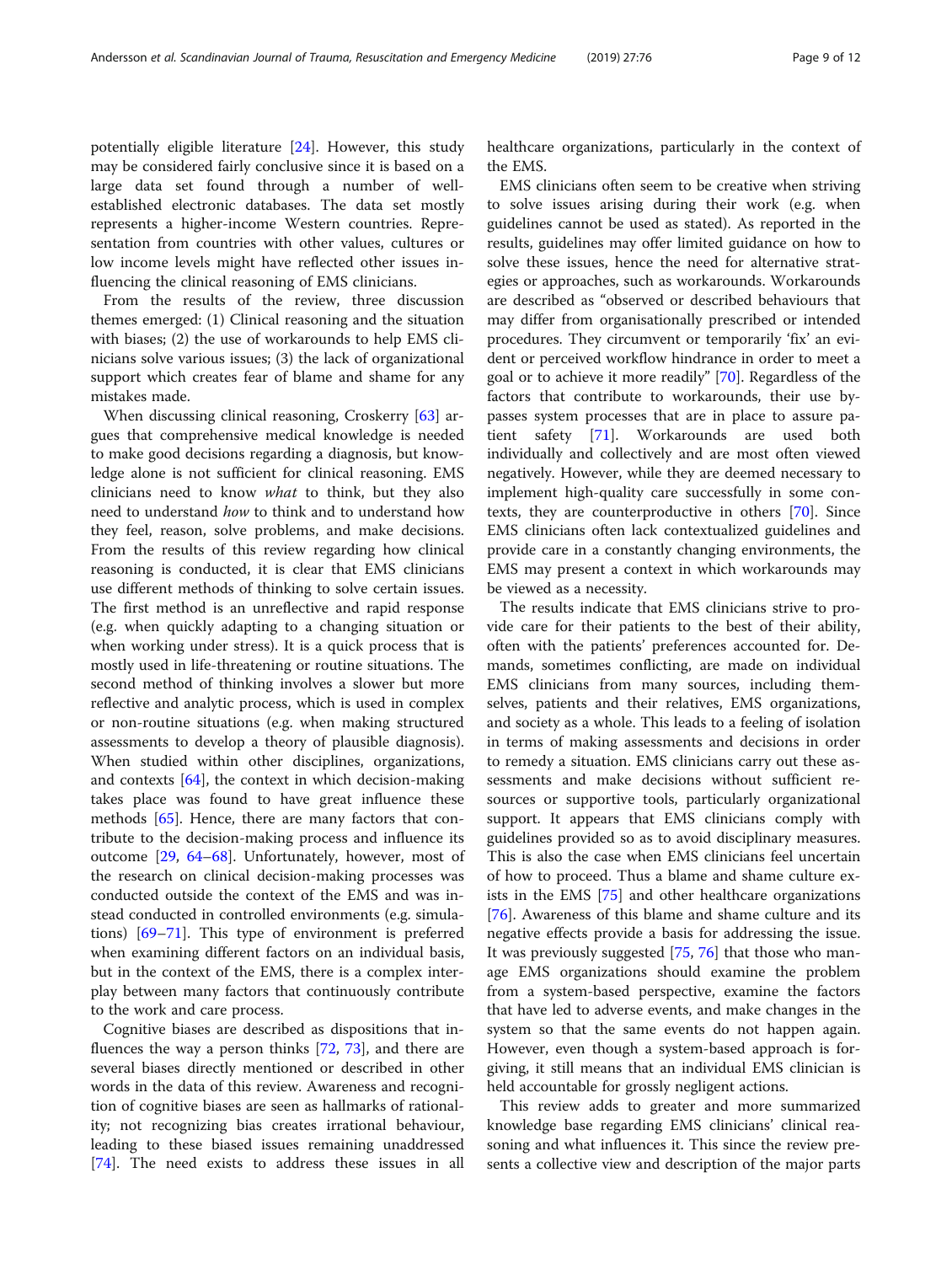<span id="page-9-0"></span>of the clinical reasoning process and factors influencing it, a great number of factors were the same even though the location, patient or EMS team differed. However, more research is needed and in order to draw any real conclusions it needs to reflect the work processes of local EMS organizations. There are many questions that still need answers, but based on this review, further research should aim at improving EMS clinicians' clinical reasoning and reducing the negative influences of biases. Research done out in the field is essential, since it is only where the actual clinical reasoning takes place that we can get close enough to start understanding its function in real life.

## Conclusion

Many factors influence the clinical reasoning of EMS clinicians. It is difficult to address them all at once, but perhaps it is best to begin with the factors that can be addressed with ease as well as those that seem to have a greater influence on the clinical reasoning process and patient outcomes. Making EMS clinicians more attentive to these questions facilitates open discussions with colleagues and superiors. Further research is needed into the factors that influence the clinical reasoning of the EMS in the field. Additional research should aim to investigate which factors are the most influential through observations or by interviewing EMS clinicians.

Finally, the following steps need to be taken:

- awareness of cognitive biases and their influence on clinical reasoning must be raised;
- the blaming and shaming culture in EMS organizations must be inhibited; and
- learning opportunities from adverse events must be created and shared with other EMS organizations.

## Additional file

[Additional file 1:](https://doi.org/10.1186/s13049-019-0646-y) Table of Evidence - Records Included. (DOCX 115 kb)

#### Acknowledgements

The authors would like to thank the research librarian Martin Borg at the University of Borås for his support and helpful advice on the search strategy.

#### Authors' contributions

UA conducted the literature searches, the initial screening and analysis processes. UA was also the major contributor in writing the manuscript. All authors provided additional literature for inclusion and were also active during the eligibility screening process. All authors participated during the analysis process and the discussions involved therein. All authors read and approved the final manuscript.

#### Funding

There is no funding associated with this work.

#### Availability of data and materials

All data generated or analyzed during this study is included in this published article (and its supplementary information files: Additional file 1 – Table of

Evidence – Records Included). Also, the datasets used and/or analyzed during the current study are available from the corresponding author on reasonable request.

## Ethics approval and consent to participate

During this review, ethical practices were applied. The authors have aimed for transparency, accuracy, and the avoidance of plagiarism. The review followed a structured guideline provided by PRISMA [[25\]](#page-10-0) and was registered at PROSPERO with registration number CRD42018085209. This study is part of a doctoral thesis and received ethics approval and consent to participate. Ethics committee approval for the entire project was gained from the Regional Ethics Approval Committee in Gothenburg (reference number 453–18). However, ethics approval was not needed for this review.

#### Consent for publication

Not applicable.

#### Competing interests

The authors declare that they have no competing interests.

## Author details

<sup>1</sup> Faculty of Caring Science, Work Life, and Social Welfare, University of Borås Borås, Sweden. <sup>2</sup>PreHospen—Centre for Prehospital Research, University of Borås, Borås, Sweden. <sup>3</sup>Swedish School of Library and Information Science, University of Borås, Borås, Sweden.

## Received: 22 March 2019 Accepted: 15 July 2019 Published online: 19 August 2019

#### References

- 1. Bigham B, Bull E, Morrison M, Burgess R, Maher J, Brooks S, Morrison LJ. Patient safety in emergency medical services: executive summary and recommendations from the Niagara summit. CJEM. 2011;13:13–8.
- 2. Bigham BL, Buick J, Brooks SC, Morrison M, Shojania K, Morrison LJ. Patient safety in emergency medical services: a systematic review of the literature. Prehosp Emerg Care. 2012;16(4):20–35.
- 3. Atack L, Maher J. Emergency medical and health providers' perceptions of key issues in prehosptial patient safety. Prehosp Emerg Care. 2010; 14(1):95–102.
- 4. Fairbanks RJ, Crittenden CN, O'Gara KG, Wilson MA, Pennington EC, Chin NP, Shah MN. Emergency medical services provider perceptions of the nature of adverse events and near-misses in out-of-hospital care: an ethnographic view. Acad Emerg Med. 2008;15(7):633–40.
- 5. Wachter RM. Why diagnostic errors don't get any respect--and what can be done about them. Health Aff. 2010;29(9):1605–10.
- 6. Graber ML. Diagnostic errors in medicine: a case of neglect. Jt Comm J Qual Patient Saf. 2005;31(2):106–13.
- 7. Elmqvist C, Fridlund B, Ekebergh M. More than medical treatment: the patient's first encounter with prehospital emergency care. Int Emerg Nurs. 2008;16(3):185–92.
- 8. Ahl C, Nyström M. To handle the unexpected: the meaning of caring in prehospital emergency care. Int Emerg Nurs. 2012;20(1):33–41.
- 9. Wireklint Sundström B, Dahlberg K. Caring assessment in the Swedish ambulance services relieves suffering and enables safe decisions. Int Emerg Nurs. 2011;19(3):113–9.
- 10. Buckingham CD, Adams A. Classifying clinical decision making: a unifying approach. J Adv Nurs. 2008;32(4):981–9.
- 11. Simmons B. Clinical reasoning: concept analysis. J Adv Nurs. 2010;66(5): 1151–8.
- 12. Suserud BO. A new profession in the pre-hospital care field the ambulance nurse. Nurs Crit Care. 2005;10(6):269–71.
- 13. Axelsson C, Bång A, Herlitz J, Lundberg L, Suserud BO, Svensson L. Forskning och utveckling inom prehospital akutsjukvård. In: Suserud BO, Lundberg L, editors. Prehospital akutsjukvård. Stockholm: Liber; 2016.
- 14. Norberg BG. Patientens tillit till den prehospitala vårdkedjan: ändamålsenlig vård för patienter med primärvårdsbehov [dissertation]. Borås: University of Borås; 2017.
- 15. Elghorn C. Kompetensen i ambulansen ger en säker akutsjukvård. Dagens Medicin. 2015; Available from: [https://www.dagensmedicin.se/artiklar/2015/](https://www.dagensmedicin.se/artiklar/2015/06/05/kompetens-i-ambulansen-ger-en-saker-akutsjukvard/) [06/05/kompetens-i-ambulansen-ger-en-saker-akutsjukvard/](https://www.dagensmedicin.se/artiklar/2015/06/05/kompetens-i-ambulansen-ger-en-saker-akutsjukvard/).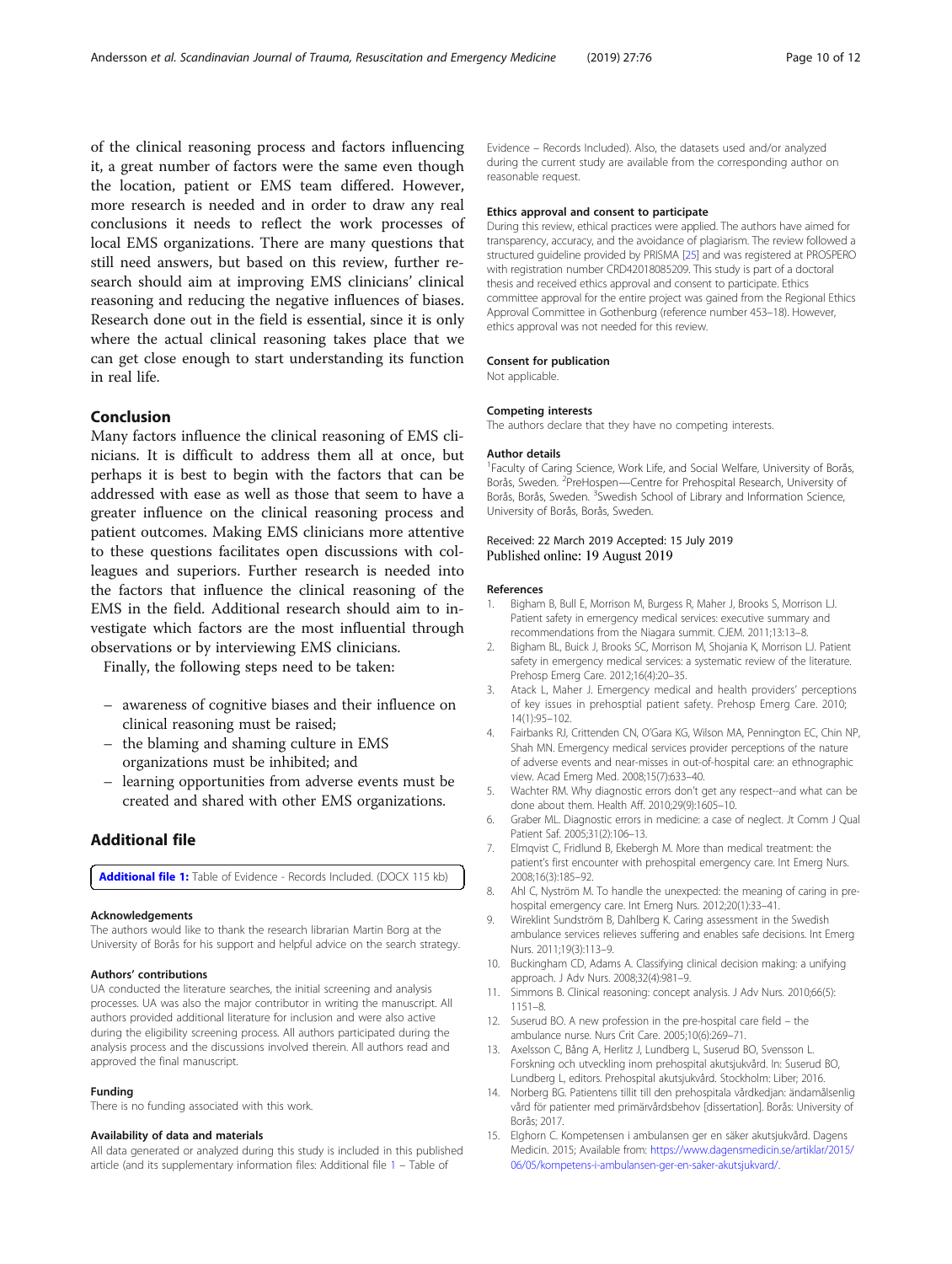- <span id="page-10-0"></span>16. Langhelle A, Lossius HM, Silfvast T, Björnsson HM, Lippert FK, Ersson A, Soreide E. International EMS systems: the Nordic countries. Resuscitation. 2004;61(1):41538.
- 17. Al-Shaqsi. Models of international emergency medical service (EMS) systems. Oman Med J. 2010;25(4):320–3.
- 18. Pinnock R, Welch P. Learning clinical reasoning 2014;50(4):253–257.
- 19. Christie A, Costa-Scorse B, Nicholls M, Jones P, Howie G. Accuracy of working diagnosis by paramedics for patients presenting with dyspnea. Emerg Med Australas. 2016;28(5):525–30.
- 20. Heuer FJ, Gruschka D, Crozier TA, Bleckmann A, Plock E, Moerer O, Quintel M, Roessler M. Accuracy of prehospital diagnoses by emergency physicians: comparison with discharge diagnosis. Eur J Emerg Med. 2012;19(5):292–6.
- 21. Karlinski M, Gluszkiewicz M, Czlonkowska A. The accuracy of prehospital diagnosis of acute cerebrovascular accidents: an observational study. Arch Med Sci. 2015;11(3):530–5.
- 22. Andersson E, Bohlin L, Herlitz J, Sundler A. Prehospital identification of patients with a final hospital diagnosis of stroke. Prehosp Disaster Med. 2018;33(1):63–70.
- 23. Holly DC. Comprehensive systematic review for advanced nursing practice. New York: Springer Publishing Company; 2011.
- 24. Whittemore R, Knafl K. The integrative review: updated methodology. J Adv Nurs. 2005;52(5):546–53.
- 25. Moher D, Liberati A, Tetzlaff J, Altman D. Preferred reporting items for systematic reviews and meta-analyses: the PRISMA statement. PLoS Med. 2009;6(7):e1000097.
- 26. Hawker S, Payne S, Kerr C, Hardey M, Powell J. Appraising the evidence: reviewing disparate data systematically. Qual Health Res. 2002;12(9):1284–99.
- 27. Braun V, Clarke V. Using thematic analysis in psychology. Qual Res Psychol. 2006;3:77–101.
- 28. ATLAS.ti. ATLAS.ti: Qualitative data analysis. 2018. Available from: [https://](https://atlasti.com/) [atlasti.com/](https://atlasti.com/)
- 29. Halter M, Vernon S, Snooks H, Porter A, Close J, Moore F, Porsz S. Complexity of the decision-making process of ambulance staff for assessment and referral of older people who have fallen: a qualitative study. Emerg Med J. 2011;28(1):44–50.
- 30. Brandling J, Kirby K, Black S, Voss S, Benger J. Emergency medical service provider decision-making in out of hospital cardiac arrest: an exploratory study. BMC Emerg Med. 2017;17(24):1–8.
- 31. Murphy-Jones G, Timmons S. Paramedics' experiences of end-of-life care decision- making with regard to nursing home residents: an exploration of influential issues and factors. Emerg Med J. 2016;33:722–6.
- 32. Abelsson A, Lindwall L. The prehospital assessment of severe trauma patients performed by the specialist ambulance nurse in Sweden: a phenomenographic study. Scand J Trauma Resusc Emerg Med. 2012;20:67–75.
- 33. Jones CM, Cushman JT, Lerner EB, Fisher SG, Seplaki CL, Veazie PJ, Wasserman EB, Dozier A, Shah MN. Prehospital trauma triage decisionmaking: a model of what happens between the 911 call and the hospital. Prehosp Emerg Care. 2016;20(1):6–14.
- 34. Bruce K, Dahlberg K, Suserud BO. Ambulance nursing assessment: part two. Emerg Nurse. 2003;11(1):14–8.
- 35. Naess AC, Steen E, Steen PA. Ethics in treatment decisions during out-ofhospital resuscitation. Resuscitation. 1997;33:245–56.
- 36. Gurňáková J, Harenčárová H. How is the diagnosis made? The observation of paramedics performance in simulated competition task. In: Chaudet H, Pellegrin L, Bonnardel N, editors. International conference on naturalistic decision making. Marseille, Paris: Arpege Science Publishing; 2013.
- 37. Alexander M. Reasoning processes used by paramedics to solve clinical problems [dissertation]. Washington: George Washington University; 2010.
- 38. Smith MW, Bentley MA, Fernandez AR, Gibson G, Schweikhart SB, Woods DD. Performance of experienced versus less experienced paramedics in managing challenging scenarios: a cognitive task analysis study. Ann Emerg Med. 2013;62(4):367–79.
- 39. Wyatt A. Paramedic practice: knowledge invested in action. J Emerg Prim Health Care. 2003;1:3–4.
- 40. O'Hara R, Johnson M, Siriwardena A, Weyman A, Turner J, Shaw D, Mortimer P, Newman C, Hirst E, Storey M, et al. A qualitative study of systemic influences on paramedic decision making: care transitions and patient safety. J Health Serv Res Policy. 2015;20(Suppl 1):45–53.
- 41. Simpson P, Thomas R, Bendall J, Lord B, Lord S, Close J. "Popping nana back into bed": a qualitative exploration of paramedic decision making

when caring for older people who have fallen. BMC Health Serv Res. 2017;17:299–313.

- 42. Zorab O, Robinson M, Endacott R. Are prehospital treatment or conveyance decisions affected by an ambulance crew's ability to access a patient's health information? BMC Emerg Med. 2015;15:26–33.
- 43. Leikkola P, Mikkola R, Salminen-Tuomaala M, Paavilainen E. Non-conveyance of patients: challenges to decision-making in emergency care. Clin Nurs Stud. 2019;4(4):31–9.
- 44. Ebrahimian A, Seyedin H, Jamshidi-Orak R, Masoumi G. Exploring factors affecting emergency medical services staffs' decision about transporting medical patients to medical facilities. Emerg Med Int. 2014:1–8. [https://doi.](https://doi.org/10.1155/2014/215329) [org/10.1155/2014/215329.](https://doi.org/10.1155/2014/215329)
- 45. Wireklint Sundström B, Dahlberg K. Being prepared for the unprepared: a phenomenology field study of Swedish prehospital care. J Emerg Nurs. 2012;38(6):571–7.
- 46. Jensen JL, Bienkowski A, Travers AH, Calder LA, Walker M, Tavares W, Croskerry P. A survey to determine decision-making styles of working paramedics and student paramedics. CJEM. 2016;18(3):213–22.
- 47. Nurok M, Henckes N. Between professional values and the social valuation of patients: the fluctuating economy of pre-hospital emergency work. Sci Med. 2009;68:504–10.
- 48. Torabi M, Borhani F, Abbaszadeh A, Atashzadeh-Shoorideh F. Ethical decision-making based on field assessment: the experiences of prehospital personnel. Nurs Ethics. 2019;26(4):1075–86.
- 49. Gunnarsson B, Warrén SM. Factors influencing decision making among ambulance nurses in emergency care situations. Int Emerg Nurs. 2008;17: 83–9.
- 50. Anderson NE, Gott M, Slark J. Grey areas: New Zealand ambulance personnel's experiences of challenging resuscitation decision-making. Int Emerg Nurs. 2017;39:62–7.
- 51. Mikkelsen S, Schaffalitzky de Muckadell C, Grassmé Binderup L, Lossius HM, Toft P, Touborg Lassen A. Termination of prehospital resuscitative efforts: a study of documentation on ethical considerations at the scene. Scand J Trauma Resusc Emerg Med. 2017;25:35–44.
- 52. Newgard CD, Nelson MJ, Kampp M, Saha S, Zive D, Schmidt T, Daya M, Jui J, Wittwer L, Warden C, et al. Out-of-hospital decision making and factors influencing the regional distribution of injured patients in a trauma system. J Trauma. 2011;70(6):1345–53.
- 53. Bremer A, Dahlberg K, Sandman L. Balancing between closeness and distance: emergency medical services personnel's experiences of caring for families at out-of-hospital cardiac arrest and sudden death. Prehosp Disaster Med. 2012;27(1):42–52.
- 54. Snooks H, Kearsley N, Dale J, Halter M, Redhead J, Foster J. Gaps between policy protocols and practice: a qualitative study of the views and practice of emergency ambulance staff concerning the care of patients with nonurgent needs. BMJ Qual Saf. 2005;14:251–7.
- 55. Sedlár M. Situation assessment and decision making strategies of emergency medical services physicians in routine and non-routine situations. Stud Psychol. 2017;59(2):127–38.
- 56. Hick J, Mahoney B, Lappe M. Factors influencing hospital transport of patients in continuing cardiac arrest. Ann Emerg Med. 1998;32(1):19–25.
- 57. Burrell L, Noble A, Ridsdale L. Decision-making by ambulance clinicians in London when managing patients with epilepsy: a qualitative study. Emerg Med J. 2012;30:236–40.
- 58. Harenčárová H. Managing uncertainty in paramedics' decision making. J Cogn Eng Decis Mak. 2017;11(1):42–62.
- 59. Mierek C, Nacca N, Scott J. View from the door: making pediatric transport decisions based on first impressions. JEMS. 2010;35(7):68–9 71, 73, 75, 77, 79, 81.
- 60. Jensen JL. Paramedic clinical decision-making: results of two Canadian studies. Int J Paramed Care. 2011;1(2):186–94.
- 61. Jensen J, Croskerry P, Travers AH. Consensus on paramedic clinical decisions during high-acuity emergency calls: Results of a Canadian Delphi study. CJEM. 2011;13(5):310–8.
- 62. Campeau A. The space-control theory of paramedic scene-management. Symb Interact. 2008;31(3):285–302.
- 63. Croskerry P. The need for cognition and the curse of cognition. Diagnosis. 2018;5(3):1–3.
- 64. Klein G. Naturalistic decision making. Hum Factors. 2008;50(3):456–60.
- 65. Croskerry P. Context is everything, or: how could I have been that stupid? Healthc Q. 2009;12:167–73.